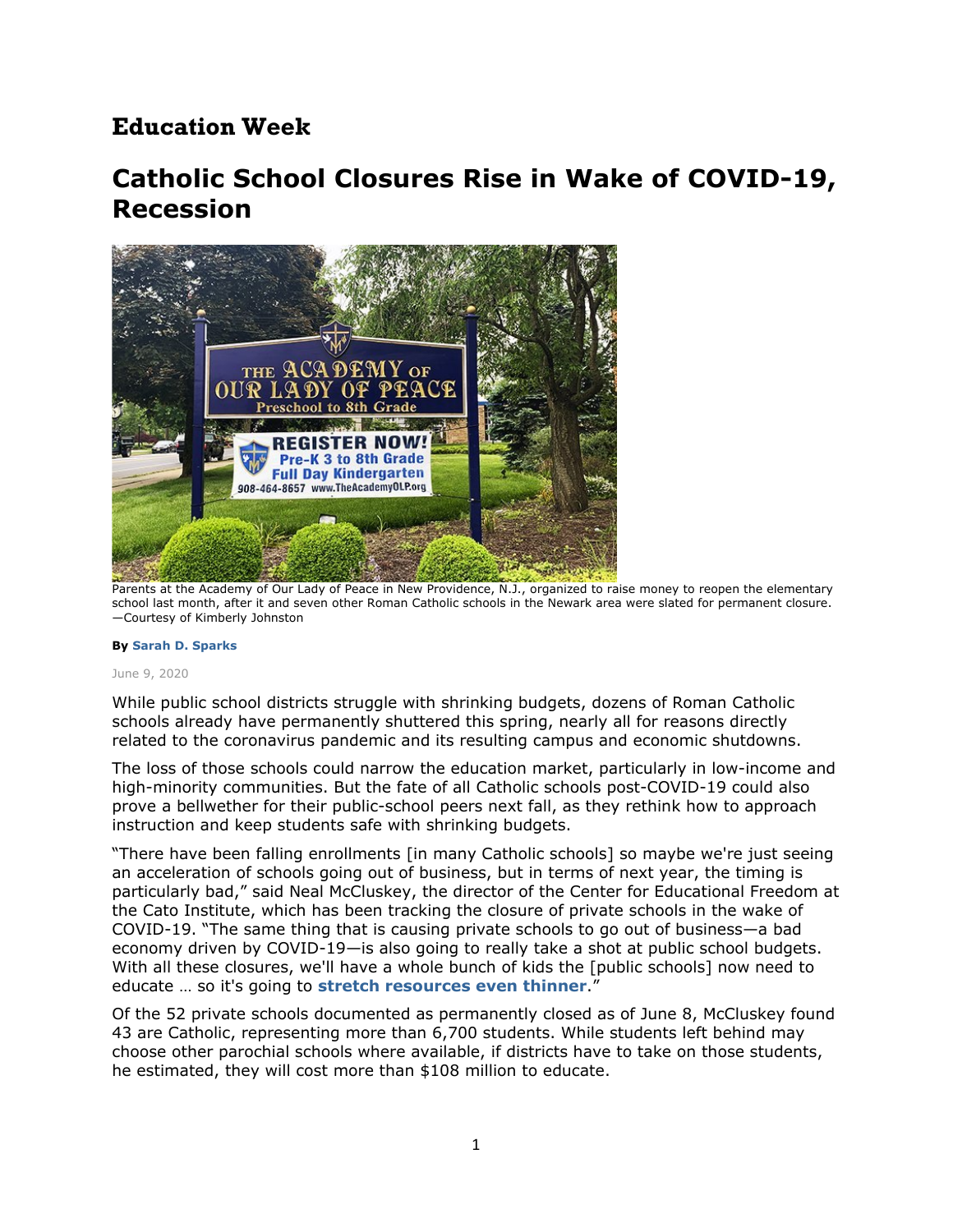### **Fewer Resources for Families**

On average, the schools that have closed so far served higher percentages of black and Hispanic students than do **private schools on average**: 19 percent black students and 17 percent Hispanic students in the closed schools, compared to only 9 percent black and 11 percent Hispanic students in average private elementary and secondary schools, based on federal estimates.

Kathy Mears, the interim president of the National Catholic Educational Association, said it's not yet clear how many total schools will close, but her group has been consulting with many schools trying to regroup after dramatic budget cuts.

"This recession or depression, whatever you want to call it, it's hitting those with fewer financial resources harder. [The schools'] parents are maybe out of work or underemployed right now, and so they simply don't have money for tuition," Mears said. From 70 percent to 95 percent of Mears' member schools' operating budgets come from tuition, and the rest is from fundraising.

"Many schools could not have their fundraisers this spring, or they had to have them virtually and donations were down—again, not because people don't want to donate, but maybe they don't have a job or they're, you know, worried about their future employment," she added.

Many Catholic schools have received federal Paycheck Protection Program loans, and Secretary of Education Betsy DeVos earmarked a portion of the funding from the Coronavirus Aid, Relief, and Economic Security (CARES) Act for private schools, but that move has **received congressional pushback**.

The pandemic also has left parochial schools without their usual safety net.

"Normally, if a school couldn't make payroll, they could go to their parish or to the diocese, but they are down on income too, because we haven't had Mass, so it's like not having income for three or four months. It's just impacting everything," Mears said.

In Sacramento, Calif., for example, parishes lost 25 percent to 75 percent of their annual income during the closures, having missed some of the most heavily attended Masses of the year on Ash Wednesday, Palm Sunday, and through the Easter weekend. Lincoln Snyder, the executive director of schools for the Roman Catholic Diocese of Sacramento, which includes 44 schools in 21 California counties, said the diocese has had to announce the closure of two schools already, and is considering closing a third.

About a quarter of Snyder's schools in Sacramento receive subsidies from their parishes or archdiocese to support tuition for low-income students that will be more difficult to fund. So while Snyder said a massive outreach effort has meant that the schools will retain 96 percent of their students next school year, "We're being very careful because we know family circumstances change over the summer. We know that many of them are going to be asking for financial assistance or more financial assistance."

## **Consolidation and Community**

Several dioceses were already planning or starting parish consolidations. Pittsburgh, for example, has collapsed 61 parishes into 15. Many Catholic schools operate in conjunction with a parish church, so consolidations may mean individual schools see a sudden loss of priests or staff, or the influx of more schools that also need financial supports.

"School leaders have been taking 20 percent, 25 percent pay cuts to try to keep their schools going," Mears said. "So, if a school was vulnerable, COVID kind of pushed them over the edge, and we come to a place where people are like, you can't do this anymore."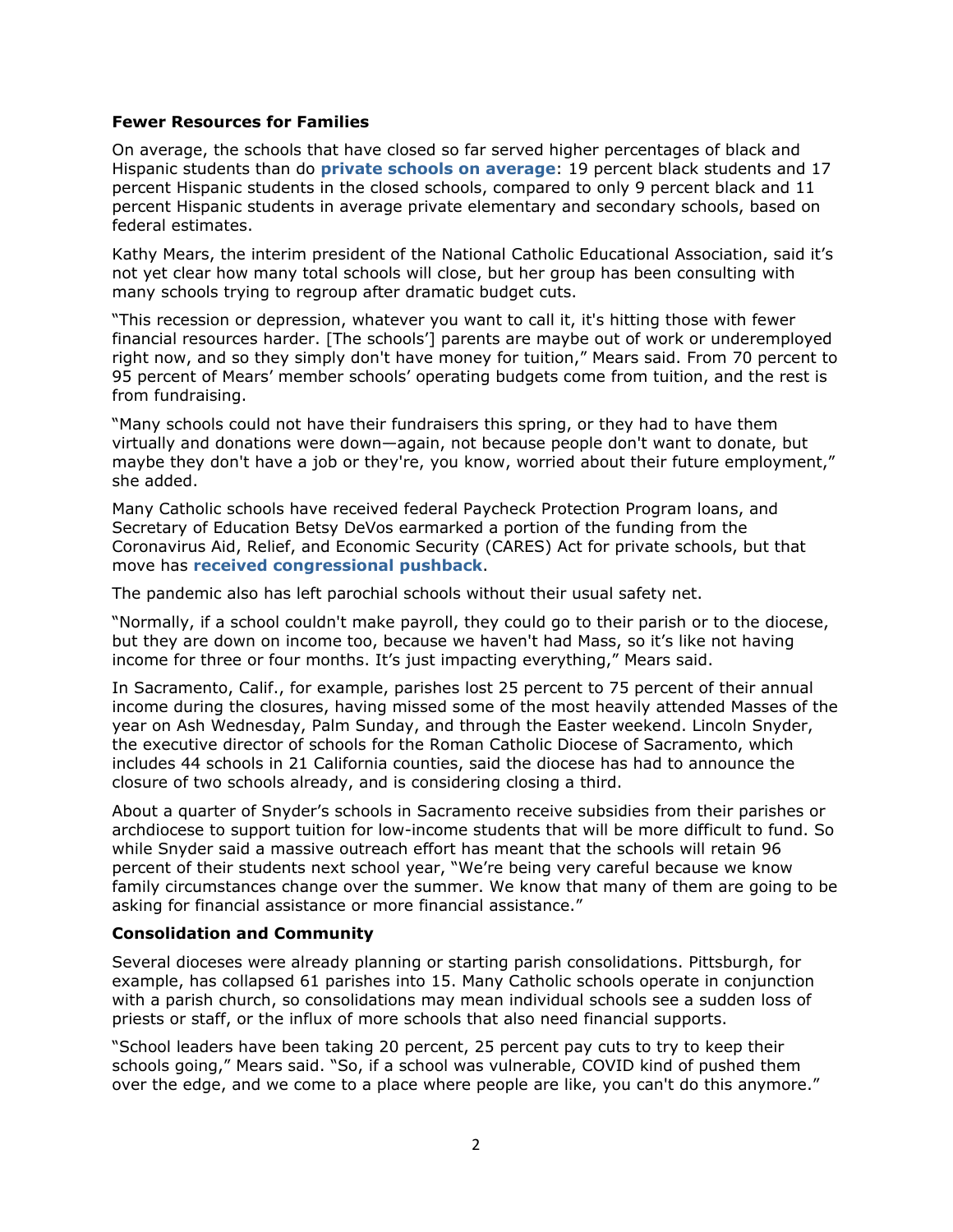In New Jersey, the Blue Ribbon-award-winning Academy of Our Lady of Peace was in such a position last month, when the Archdiocese of Newark announced it and seven other elementary schools would be permanently closed.

"I was floored," said Suzanne Fahy, the president of the school's Home School Association (similar to a parent-teacher association) and mother of three students and one former student of the pre-K-8 school. "I couldn't believe that we were closing and in the middle of a pandemic, no less. It was devastating, and we were already so kind of beaten down from the quarantine at that point."

Our Lady of Peace had been receiving about \$277,000 a year in subsidies from the diocese to offset tuition. Fahy and other parents collected nearly 1,500 signatures in a petition to reopen the school and raised \$413,000 to support operations this fall. The archdiocese agreed to transfer authority and financial responsibility for the school back to the local parish, which will reopen the campus this fall.

Such a literal Hail Mary effort hasn't been enough to save other schools, though. In Braintree, Mass., parents collected more than 2,000 signatures to save the nearly 60-yearold St. Francis of Assisi school after the Boston archdiocese announced it would shutter the school, which had its last day June 3.

"While we acknowledge that the current state of the world has affected our school—and every other private school—it is not the reason for this," parents wrote in a petition, arguing that they had only learned that the school faced financial trouble three weeks before the end of the year. "To have neglected to allow us the opportunity to salvage our school and our community is a dereliction of duties and a complete failure to the children who should be shepherded through SFA. … Decisions have been made for our community despite a total failure to engage with families or focus on school finances and enrollment."

Archdioceses are starting to look for creative ways to save schools on the chopping block this year. For example, Snyder said his schools are trying to reboot Mercy High School, which was slated for closure, as a remote-learning school enrolling from 10 rural counties. Students would use computers in learning centers located in their individual parish churches, where they would be able to use video conferencing to participate in live classes in other Catholic high schools with a college-prep curriculum in the archdiocese. The teachers in the hosting schools would teach both live and virtually at the same time.

"In many ways, it has been a really good training for us," Snyder said. "Our teachers and families are going to have to keep a foot in on the distance education. We don't want to be exchanging a lot of paper or books during the pandemic anyway. And regardless of how we open, we also know we have some families or some students who may not want to take the risk of coming to school, and, and we're trying to work with those families to ensure that they are still part of the community and have access to the curriculum. So I think a lot of our schools are going to be doing dual delivery for next year."

Mears said NCEA has started to work with other dioceses interested in creating virtual schools and hybrid-homeschooling options, in which buildings would be available a few days a week for labs, while other classes would be held by parents or remote teachers.

Yet Snyder and other school leaders are still concerned about the cost of preparing their classes and buildings for sanitation and social distancing come fall. Sacramento Catholic schools are ordering a 55-gallon drum of hand sanitizer for every 20 students, just to start the first month of school. That's nearly three gallons a student, but Snyder expects teachers and students to go through the supply long before the end of the year, if not the semester.

"It's going to be thousands per school," Snyder said of the costs.